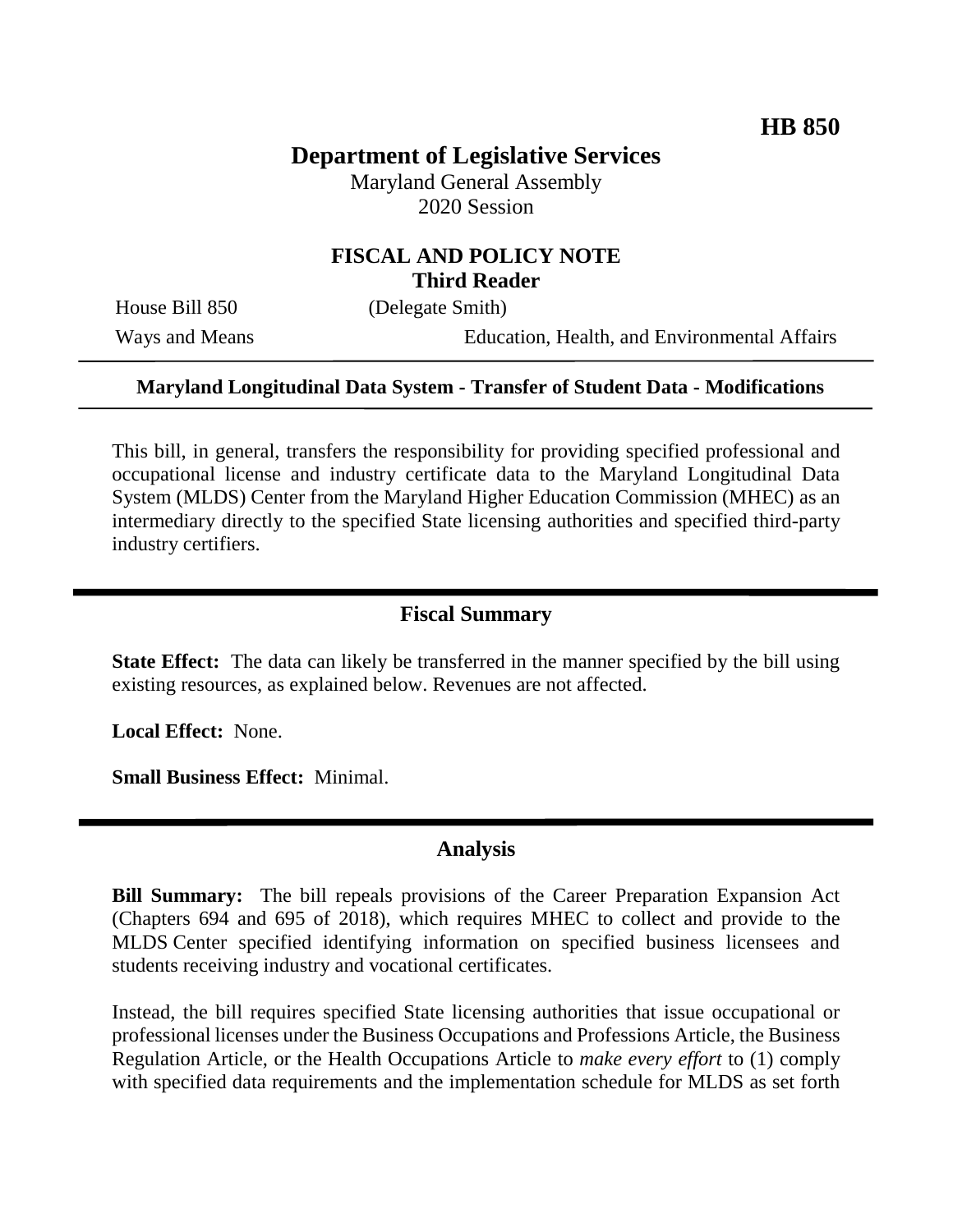by the governing board and (2) transfer student data to MLDS in accordance with the center's data security and safeguarding plan.

In addition, an industry certifier that receives State funds *must* (1) comply with the data requirements and implementation schedule for MLDS as set forth by the governing board and (2) transfer student data to MLDS in accordance with the center's data security and safeguarding plan. An "industry certifier" is defined as a nationally recognized, third-party entity using predetermined standards for knowledge and skills that prepare an individual to work in a career field.

Further, the bill adds a representative of the executive directors of the health occupations boards, appointed by the Governor with the advice and consent of the Senate to the governing board of the MLDS Center.

### **Current Law:**

#### *Maryland Longitudinal Data System Center*

Chapter 190 of 2010 established MLDS to collect and maintain individual-level student data and workforce data from all levels of education and the State's workforce. The legislation also established the MLDS Center within State government to serve as a central repository for the data, to ensure compliance with federal privacy laws, to perform research on the data sets, and to fulfill education reporting requirements and approved public information requests. The MLDS Center is administratively housed within the Maryland State Department of Education.

The purpose of the data system is to facilitate and enable the exchange of student data among agencies and institutions within the State as well as generate timely and accurate information about student achievement that can be used to improve the State's education system and guide decision makers at all levels. The data system allows users to effectively organize, manage, disaggregate, and analyze individual student data and to examine student progress and outcomes over time, including preparation for postsecondary education and the workforce.

The MLDS Center may only use de-identified data in the analysis, research, and reporting conducted by the center. The center may only use aggregate data in the release of data in reports and in response to data requests.

Student data collected by MLDS includes State and national assessments; course-taking and completion; grade point average; remediation; retention; degree, diploma, or credential attainment; enrollment; demographic data; juvenile delinquency records; and elementary and secondary school disciplinary records. Criminal records, children in need of assistance

HB 850/ Page 2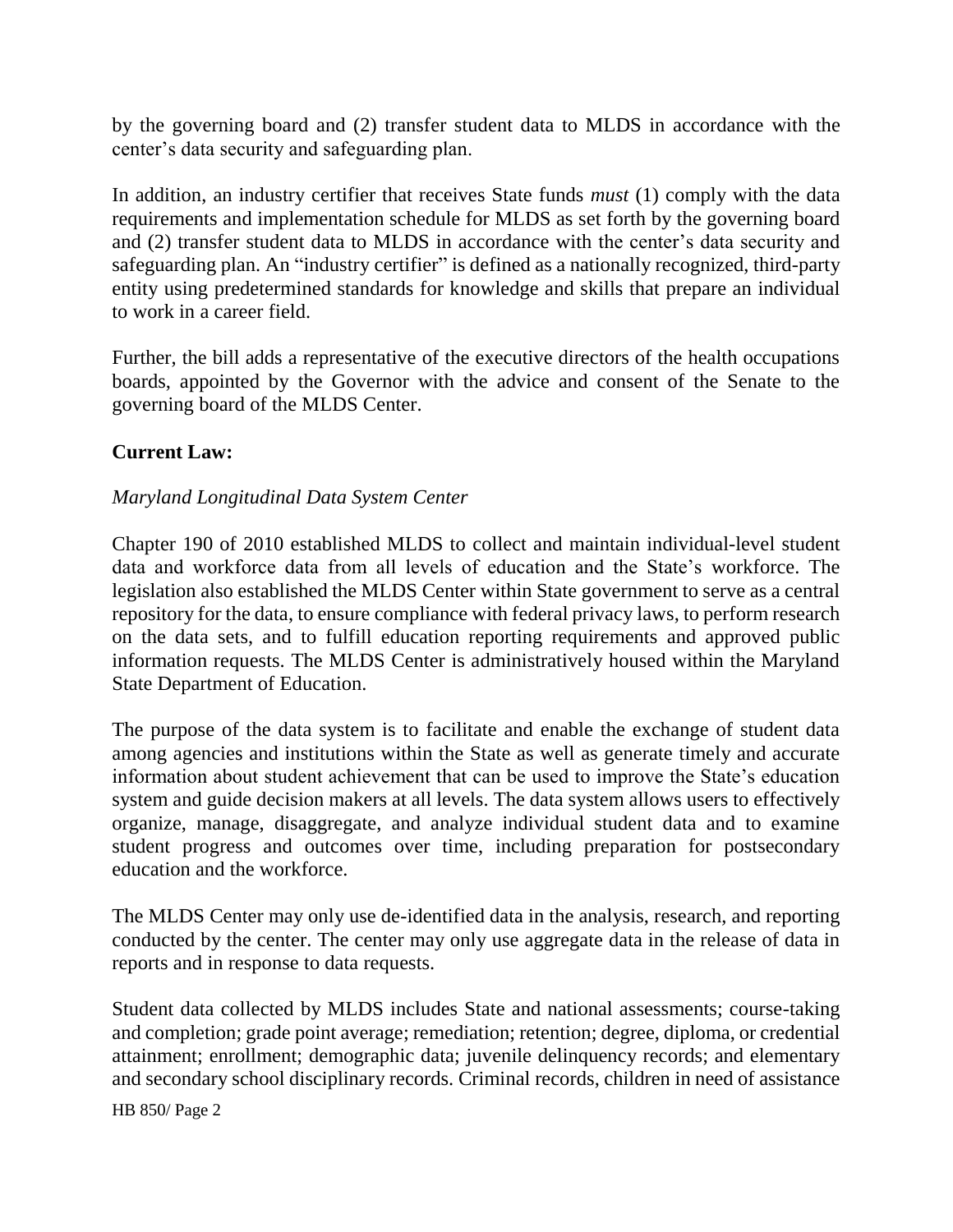records, and medical and health records are specifically excluded from the types of data that MLDS may collect.

Local school systems, community colleges, public four-year institutions of higher education, and State agencies are required to transfer student-level and transcript-level data as well as workforce data to MLDS.

### *Career Preparation and Expansion Act – Collection of Identifying Information*

"Identifying information" is defined as demographic information and, if applicable, information about students that includes (1) program sequences taken; (2) start and end dates of enrollment; (3) program completion status; and (4) credentials earned.

MHEC must collect the following identifying information:

- from the Maryland Department of Labor (MDL) and the Maryland Department of Health (MDH), identifying information on each holder of a business license granted under specified articles of State law;
- from postsecondary educational institutions, identifying information on each student who has earned a vocational certificate, as specified; and
- from any nationally recognized third-party entity that uses predetermined standards for knowledge and skills to teach individuals, identifying information on each individual who holds an industry certificate awarded by the entity.

MHEC must provide MLDS with the identifying information it collects so that MLDS can link student data and workforce data. By December 1 of each year, MLDS and the Governor's Workforce Development Board must report specified workforce information to the Governor and General Assembly.

#### *Data Security and Safeguarding Plan*

The governing board of the MLDS Center must develop a data security and safeguarding plan that includes:

- authorizing access and authentication for authorized access;
- privacy and compliance standards;
- privacy and security audits;
- breach notification and procedures; and
- data retention and disposition policies.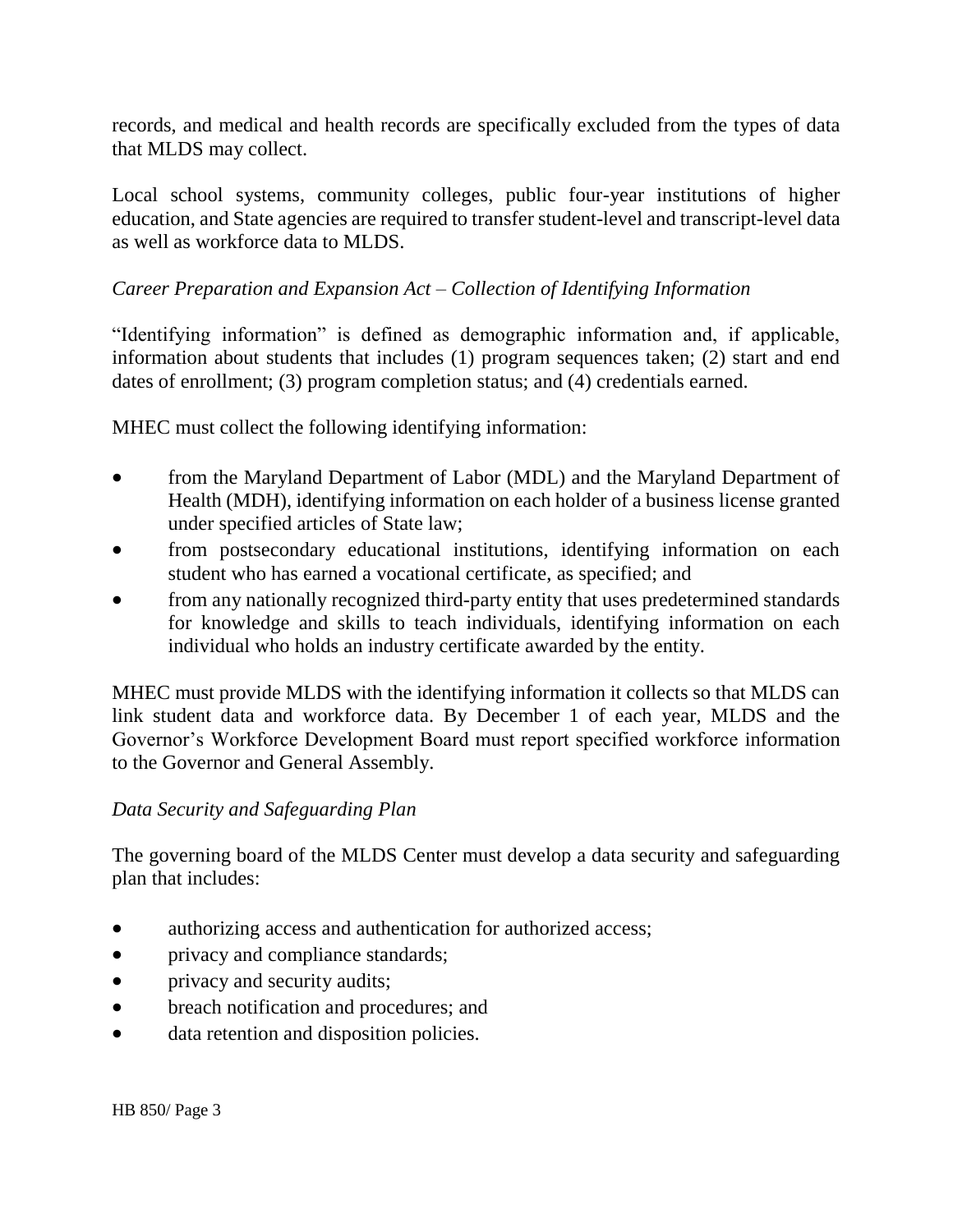**Background:** The MLDS Center advises that a number of legal and procedural issues have been identified with Chapters 694 and 695 of 2018. Under current law, sensitive data must be transferred two times, from the State licensing authority to MHEC and then from MHEC to the MLDS Center, which is inefficient and exposes the data to increased risk. Second, the assistant Attorney General for MDH noted that there is no explicit requirement to provide personally identifiable information (PII) for MLDS under current law. Without a direct legal requirement, MDH has stated PII cannot be provided to the center. Third, MDH also noted that current law requires the Secretary of Health to transfer the data, even though the Secretary does not have authority over the data collected by the 20 independent health occupations boards. Finally, MDH notes that the interests of the health occupations boards are not represented on the MLDS governing board.

**State Expenditures:** Overall, the data can likely be transferred to MLDS using existing resources. MLDS advises that the data transferred to it under the bill can be collected and integrated into the system using existing resources. However, minimal additional staff time may be required to manage data collection if each of the 20 health occupations boards report their license information separately, as opposed to a single combined report created by MDH. It is assumed that MDH can create a single combined report using existing resources, as the health occupations boards report only an operational impact. MDL reports that an automated process, whereby data is transferred on an as-needed or continuous basis, can be implemented using existing resources.

MHEC expenditures do not decrease as its staff are fully subscribed with other duties. Further, MHEC did not receive the additional staff or information technology resources needed to implement Chapters 694 and 695 of 2018. MHEC advises it still needs at least three additional staff members and significant information technology resources to implement the requirements of Chapters 694 and 695 that are not altered by the bill. Specifically, MHEC does not collect student-level identifying information for noncredit programs.

**Small Business Impact:** It is unknown whether any national third-party industry certifiers that receive State funding are small businesses. However, to the extent they are, it is assumed they can transfer the required licensing data using existing resources.

## **Additional Information**

**Prior Introductions:** None.

**Designated Cross File:** None.